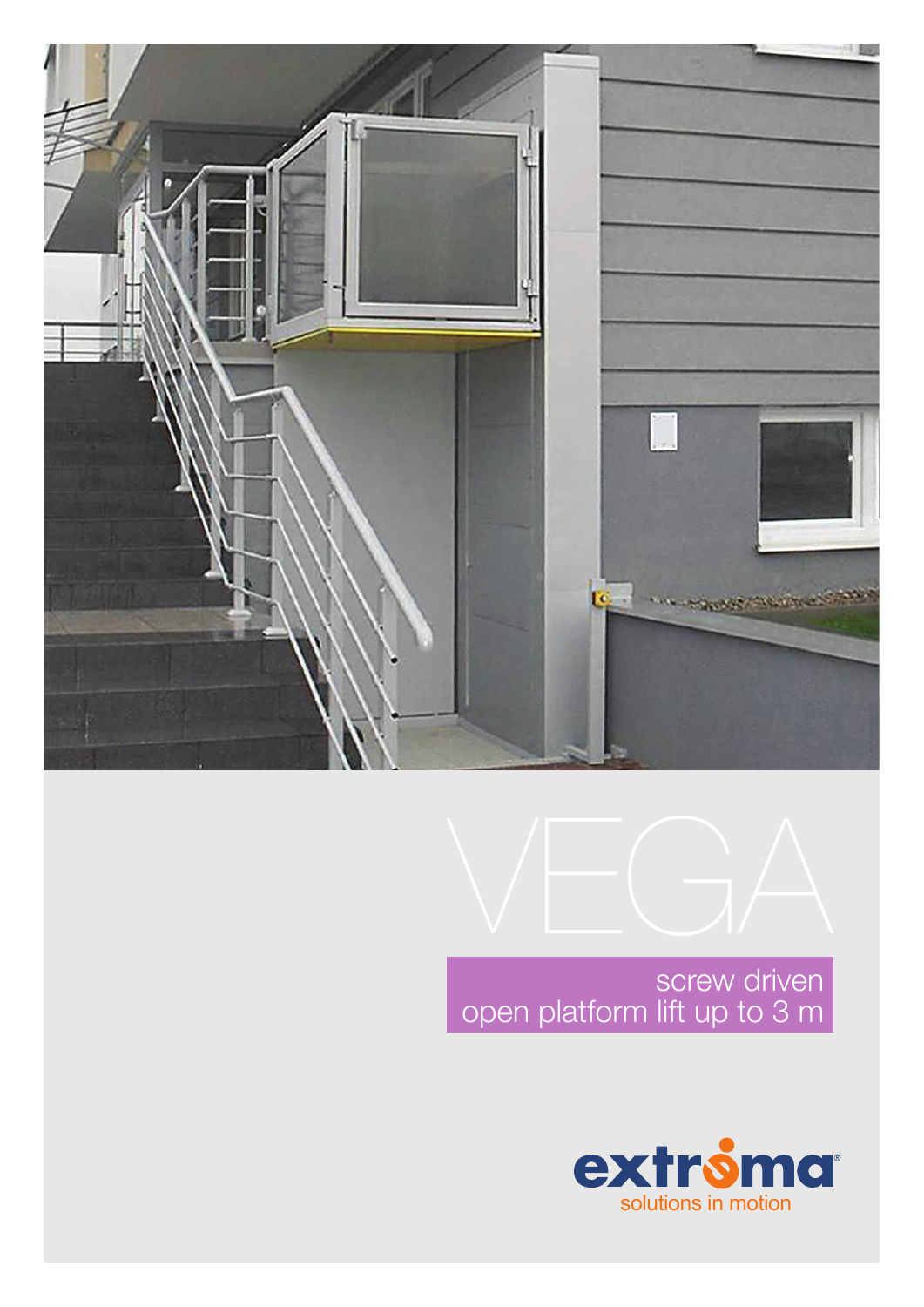



# **(+)** keybenefits

#### **• No building works required.**

Thanks to the access ramp always included as standard equipment, no excavation for the platform lift is required. Also no bearing wall is required to fasten the lift.

## **• No technical room required.**

No need of housing for external parts: all Vega components, electrical and mechanical, are embedded inside the lift.

## **B** Easy and fast installation.

The supplied pre-assembled components make the installation fast and easy.

#### **•** Flexibility.

Vega can be adapted directly on the installation site as for hinge side of the gates and landing side of the platform lift.

| Max load capacity      | 300 kg                              |
|------------------------|-------------------------------------|
| Maximum travel         | 3000 mm                             |
| Platform dimensions    | 1400x1100 mm                        |
| Pit                    | 80 mm or no pit, with standard ramp |
| Installation           | indoors/outdoors                    |
| Entrance configuration | open through or adjacent            |
| <b>Drive</b>           | electrical screw driven             |
| Electrical consumption | 2.2 kW                              |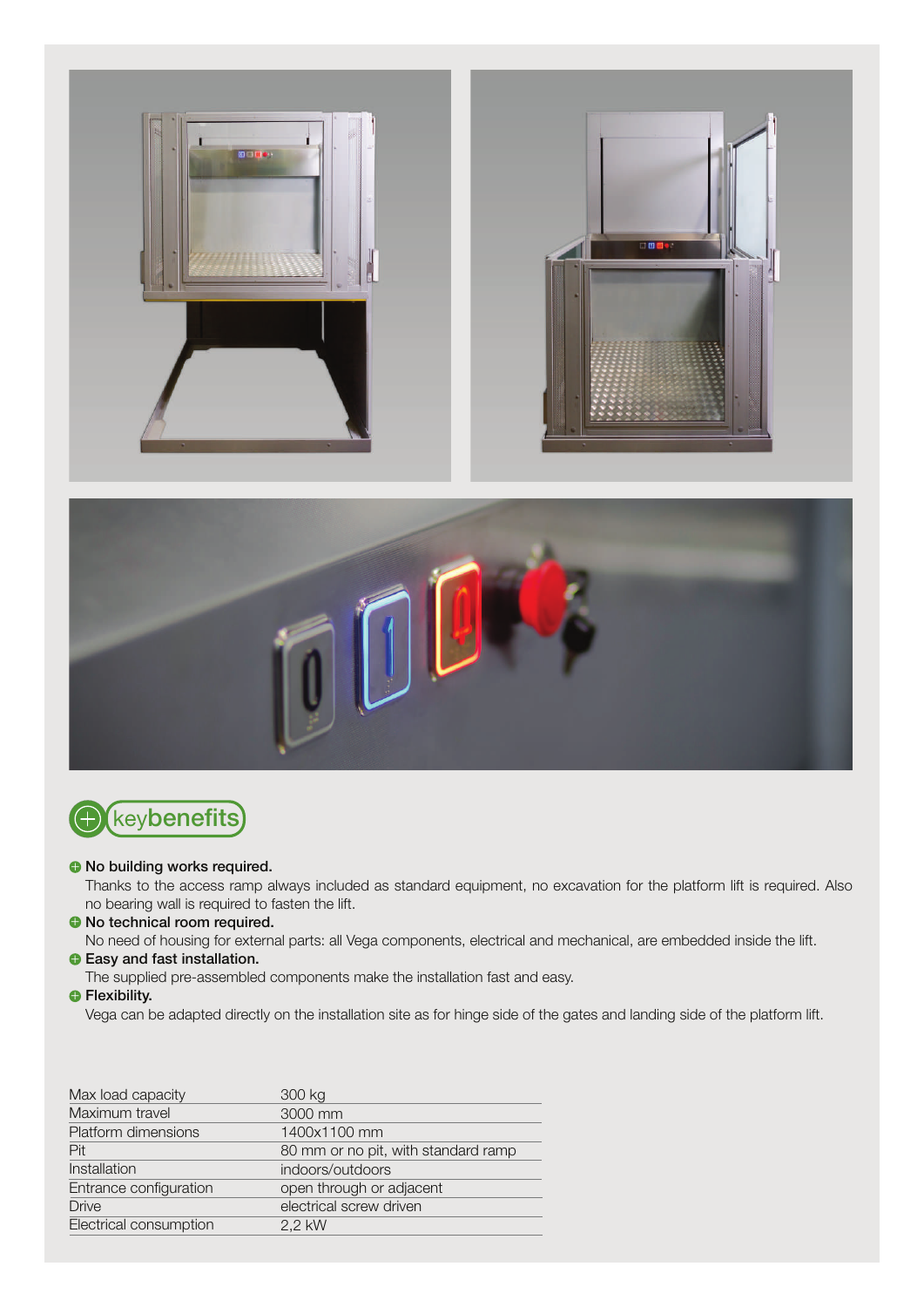



(\*) Depending on the maximum travel to run, Vega is available in 5 versions: Vega1000, Vega1500, Vega2000, Vega2500, Vega3000.